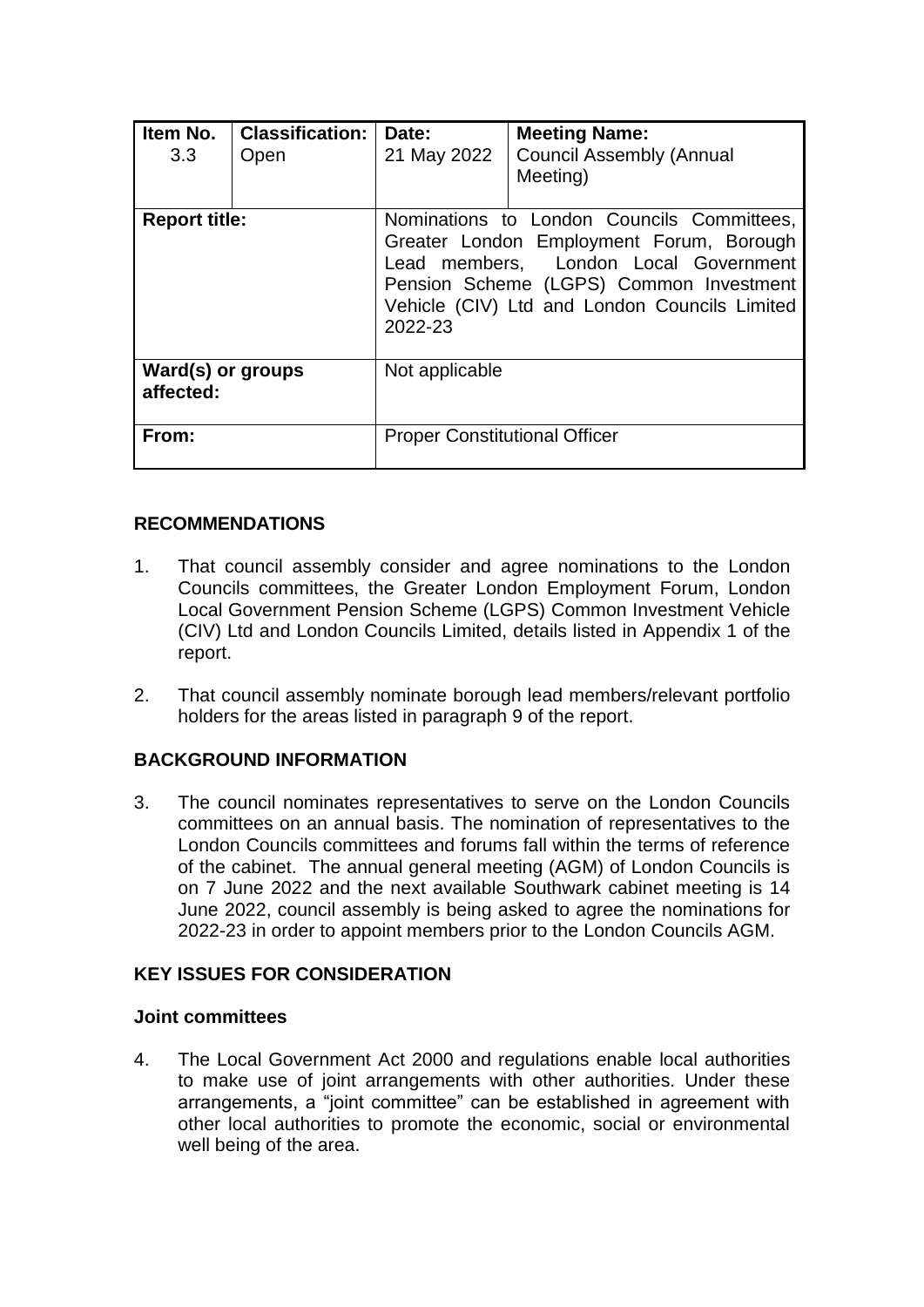- 5. In this report the council is invited to make nominations to the following joint committees:
	- London Councils Leaders' Committee (s101 Joint Committee)
	- London Councils Transport and Environment Committee (Associated Joint Committee)
	- London Councils Grants Committee (Associated Joint Committee)
- 6. The council is also invited to make nominations to the London Local Government Pension Scheme (LGPS) Common Investment Vehicle (CIV) Ltd.
- 7. Council assembly may only nominate cabinet members as representatives or deputies to the joint committees. The nominations need not reflect the political composition of the local authority as a whole. This is set out in Article 9 on joint arrangements in the council's constitution. London Councils advise that the deputies should have some knowledge of the policy area concerned, can be kept informed of the member body's activities and be able to act as substitute if the principal nominee is unable to attend a meeting.

## **Greater London Employment Forum**

8. The Greater London Employment Forum acts as the regional employer for London for those staff employed under the National Joint Council for Local Government Services. The representative is usually the lead cabinet member for human resources issues.

### **Borough lead members**

- 9. The London Councils Executives who lead on particular policy areas need to consult and liaise with relevant borough lead members on matters of major importance and are seeking to identify borough lead member / relevant portfolio holders (by way of nominations) for the following areas:
	- Children and Young People / Safeguarding and Schools
	- Skills and Employment
	- Housing and Regeneration
	- Health, Social Care and Adult Services
	- Arts/Culture, Tourism, Port and Leisure
	- Crime and Public Protection
	- Economic Development / Business
	- Planning / Infrastructure / Development

# **London Councils Limited**

10. The council is required to appoint a representative to the company, London Councils Limited. The London Councils advise that the borough's representative on the Leaders' Committee is normally appointed unless a council specifically indicates otherwise.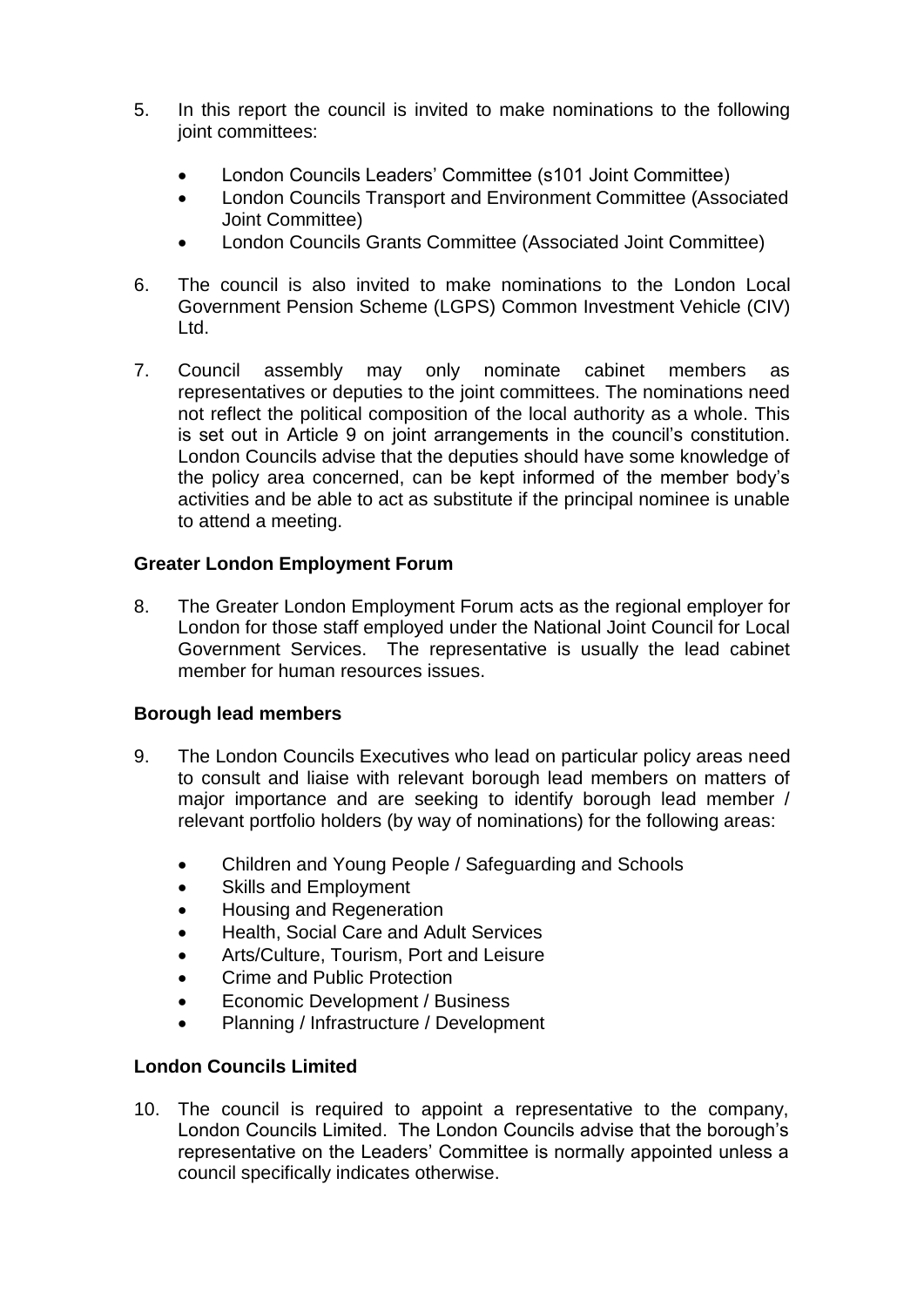11. All formal London Councils committee and forum meetings are held during the day on weekdays.

#### **Policy framework implications**

12. This report is not considered to have direct policy implications.

#### **Community, equalities (including socio-economic) and health impacts**

13. The council is being invited to nominate to the London Councils committees, the Greater London Employment Forum and the London Councils Limited company. The nominations process has no direct impact on the community.

#### **Climate change implications**

14. There are no direct climate change implications arising from this report.

#### **Legal implications**

15. There are no specific legal implications.

#### **Financial implications**

16. There are no direct resource implications in the context of this report.

#### **Consultation**

17. Consultation is being undertaken with the Mayor, Group whips and finance officers.

### **BACKGROUND DOCUMENTS**

| <b>Background Papers</b> | <b>Held At</b>    | <b>Contact</b>            |
|--------------------------|-------------------|---------------------------|
| Correspondence from      | 160 Tooley Street | Chidilim Agada            |
| <b>London Councils</b>   | London            | constitutional.team@south |
|                          | SE1 2QH           | wark.gov.uk               |

### **APPENDICES**

| No.        | <b>Title</b>                                       |  |  |  |  |
|------------|----------------------------------------------------|--|--|--|--|
| Appendix 1 | Nominations to London Councils Committees, Greater |  |  |  |  |
|            | London Employment Forum, London Councils Limited   |  |  |  |  |
|            | Company, London Local Government Pension Scheme    |  |  |  |  |
|            | (LGPS) Common Investment Vehicle (CIV) Ltd.        |  |  |  |  |
|            |                                                    |  |  |  |  |